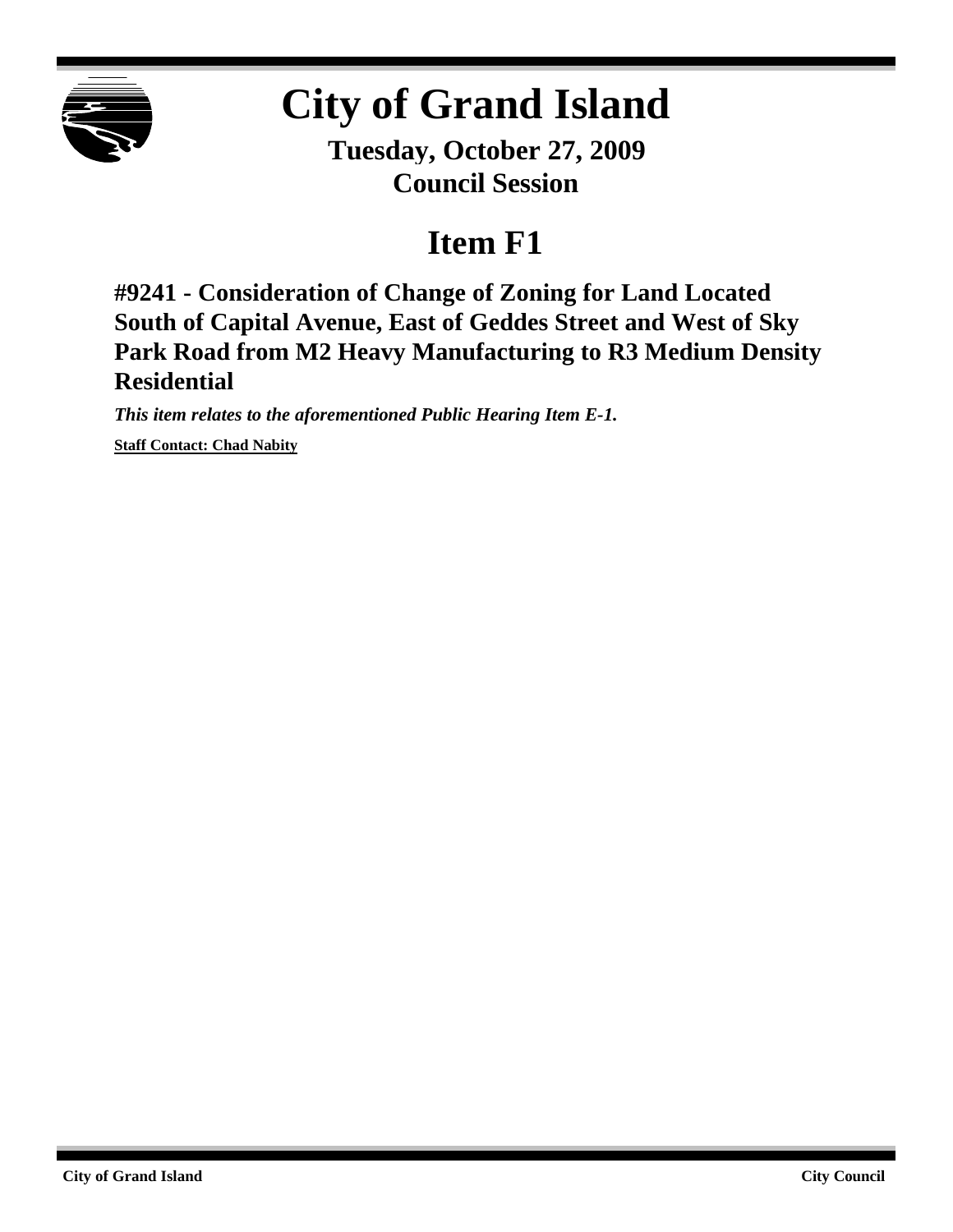## ORDINANCE NO. 9241

An ordinance rezoning a certain tract of land within the zoning jurisdiction of the City of Grand Island; changing the land use classification of Lot Fifty Five (55), in Frank P. Barks' Subdivision No. 3, in the City of Grand Island, Hall County, Nebraska, Lots 1-24 of Sunnyside Subdivision in the City of Grand Island, Hall County, Nebraska, Lots 37-60 of Sunnyside Subdivision in the City of Grand Island, Hall County, Nebraska, and parts of vacated alleys and streets adjacent thereto from M2 Heavy Manufacturing to R3 Medium Density Residential; directing that such zoning change and classification be shown on the Official Zoning Map of the City of Grand Island pursuant to the provisions of Sections 36-44 and 36-51; and providing for publication and an effective date of this ordinance.

WHEREAS, the Regional Planning Commission on October 7, 2009, held a public hearing and made a recommendation on the proposed zoning of such area; and

WHEREAS, notice as required by Section 19-923, R.R.S. 1943, has been given to the Boards of Education of the school districts in Hall County, Nebraska; and

WHEREAS, after public hearing on October 27, 2009, the City Council found and determined the change in zoning be approved and made.

BE IT ORDAINED BY THE MAYOR AND COUNCIL OF THE CITY OF GRAND ISLAND, NEBRASKA:

SECTION 1. The following tracts of land are hereby rezoned, reclassified and changed from M2 Heavy Manufacturing to R3 Medium Density Residential:

Parcel 1: Lot Fifty Five (55), in Frank P. Barks' Subdivision No. 3, in the City of Grand Island, Hall County, Nebraska and that part of vacated Edward Street adjacent thereto as shown in Ordinance No. 4804, filed December 19, 1969 in Book 19, Page 362 and that part of the vacated alley adjacent thereto as shown in Ordinance No. 4824, filed February 16, 1970 in Book 20, Page 204; excepting a